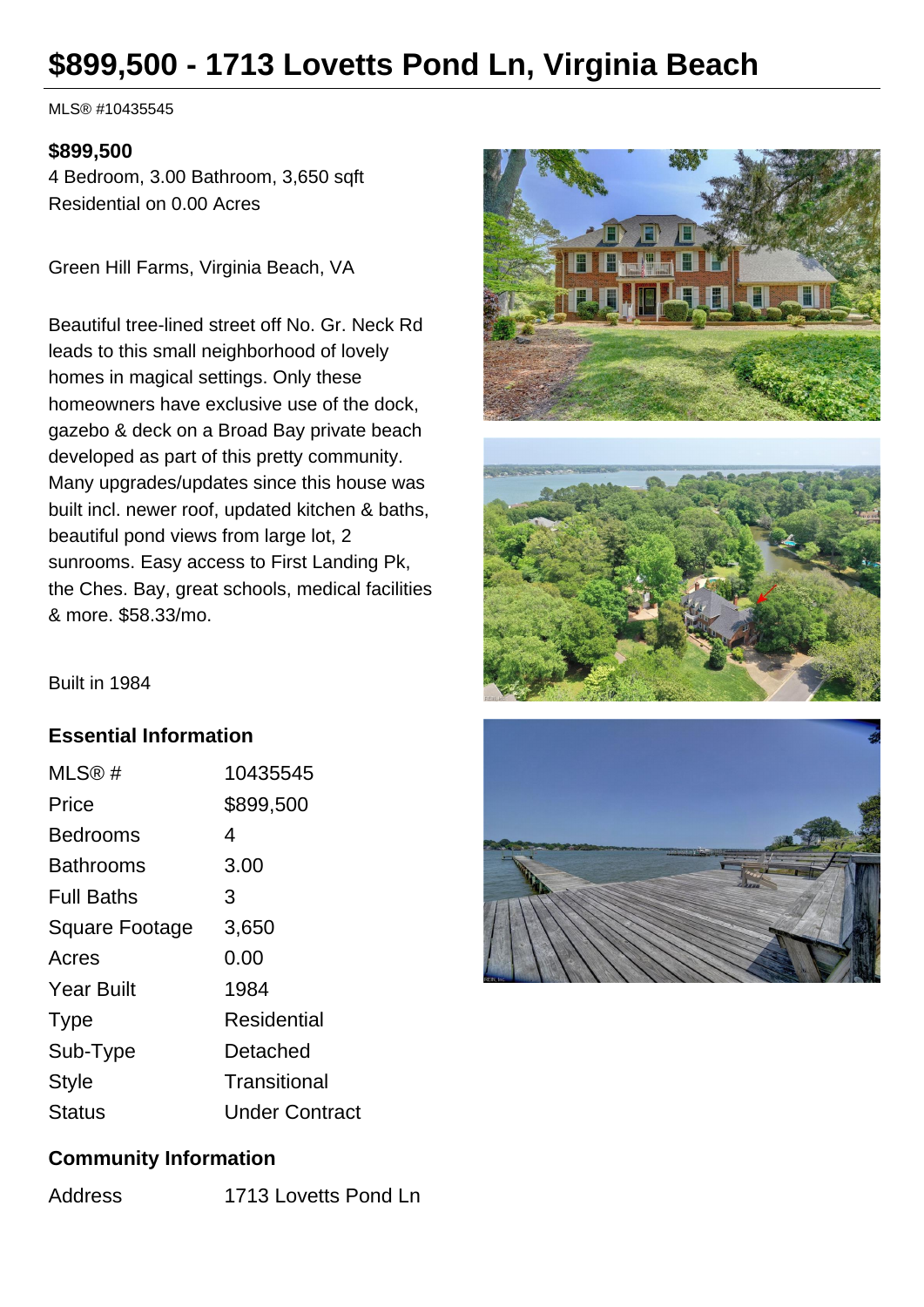| Area         | Northeast Virginia Beach |
|--------------|--------------------------|
| Subdivision  | <b>Green Hill Farms</b>  |
| City         | Virginia Beach           |
| <b>State</b> | VA                       |
| Zip Code     | 23454                    |

## **Amenities**

| Amenities            | Priv Beach, Dock |
|----------------------|------------------|
| Parking              | Garage Att 2 Car |
| View                 | Wooded, Water    |
| <b>Is Waterfront</b> | Yes              |
| Waterfront           | Pond             |
| Pool                 | No Pool          |

## **Interior**

| <b>Interior Features</b> | Fireplace Wood, Walk-In Attic, Walk-In Closet, Window Treatments, Pull<br>Down Attic Stairs          |
|--------------------------|------------------------------------------------------------------------------------------------------|
| Appliances               | Gas Range,<br>Disposal,<br>Refrigerator,<br>Dishwasher,<br>Star<br>Energy<br>Appliance(s)            |
| Heating                  | Heat Pump, Zoned                                                                                     |
| Cooling                  | Central Air, Zoned                                                                                   |
| Fireplace                | Yes                                                                                                  |
| # of Fireplaces          | 2                                                                                                    |
| # of Stories             | 2                                                                                                    |
| <b>Other Rooms</b>       | Attic, Breakfast Area, Foyer, Master BR w/ Bath, Pantry, Utility Room,<br>Fin. Rm Over Gar, Sun Room |

## **Exterior**

| <b>Exterior</b> | <b>Brick</b>                                                                 |
|-----------------|------------------------------------------------------------------------------|
|                 | Exterior Features Deck, Inground Sprinkler, Irrigation Control, Well, Wooded |
| Roof            | <b>Asphalt Shingle</b>                                                       |
| Foundation      | Crawl                                                                        |

# **School Information**

| Elementary    | John B. Dey Elementary   |
|---------------|--------------------------|
| <b>Middle</b> | <b>Great Neck Middle</b> |
| High          | Frank W. Cox             |

## **Additional Information**

Days on Market 3